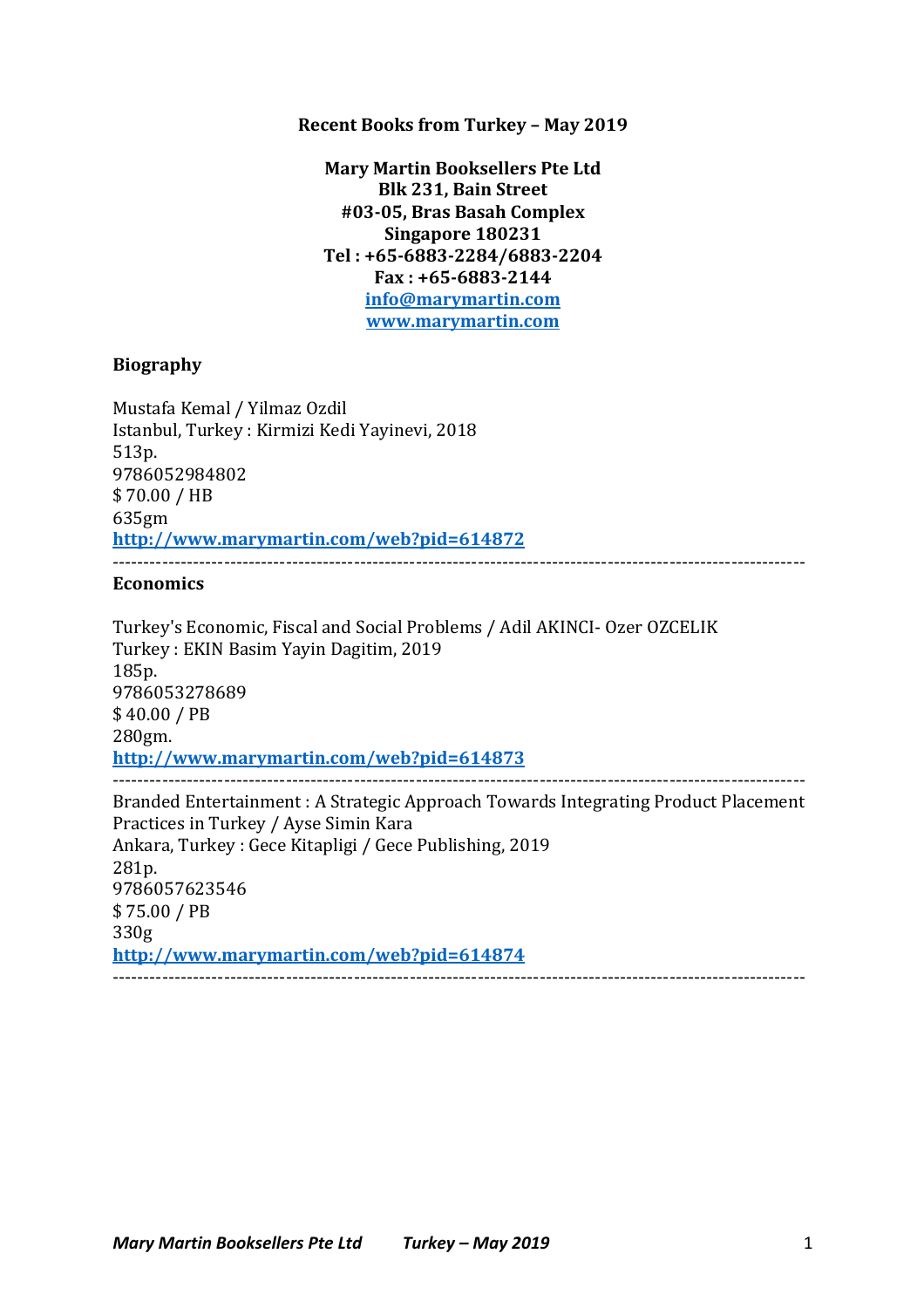# **History**

The Effects of the Armenian Schools on Armenian Identity Formation in Turkey / Linda Baris Istanbul, Turkey: Libra Kitapcilik ve Yayincilik Ticaret, 2019 426p. 9786057884138 \$ 60.00 / PB 450gm. **http://www.marymartin.com/web?pid=614875** ---------------------------------------------------------------------------------------------------------------- Turkish and Greek Relations in An Age of Turmoil (1821 - 1922): From Coexistence to Conflict / Mustafa Serdar Palabiyik Ankara, Turkey: Bilgi Dagitim, 2019 285p. 9789752208254 \$ 40.00 / PB 245gm.

### **http://www.marymartin.com/web?pid=614876**

---------------------------------------------------------------------------------------------------------------- 15 July 2016 - The Victory of National Will: Research Report Ankara, Turkey : AK Party Presidency of Social Policies, 2017 302p. 9786055321901 \$ 65.00 / HB 1735gm. **http://www.marymartin.com/web?pid=614877** ----------------------------------------------------------------------------------------------------------------

### **Law**

Handbook For Foreign Prisoners / Idil Aydinoglu Istanbul, Turkey: Civil Society in the Penal System Association, 2019 88p. 9786058267534 \$ 25.00 115gm. **http://www.marymartin.com/web?pid=614878** ----------------------------------------------------------------------------------------------------------------

## **Politics**

Current Issues in International Relations 1 / Meral Balci-Arzu AL Istanbul, Turkey : Yeditepe Yayinevi, 2019 368p. 9786052070833 \$ 45.00 / PB 340gm. **http://www.marymartin.com/web?pid=614879** ----------------------------------------------------------------------------------------------------------------